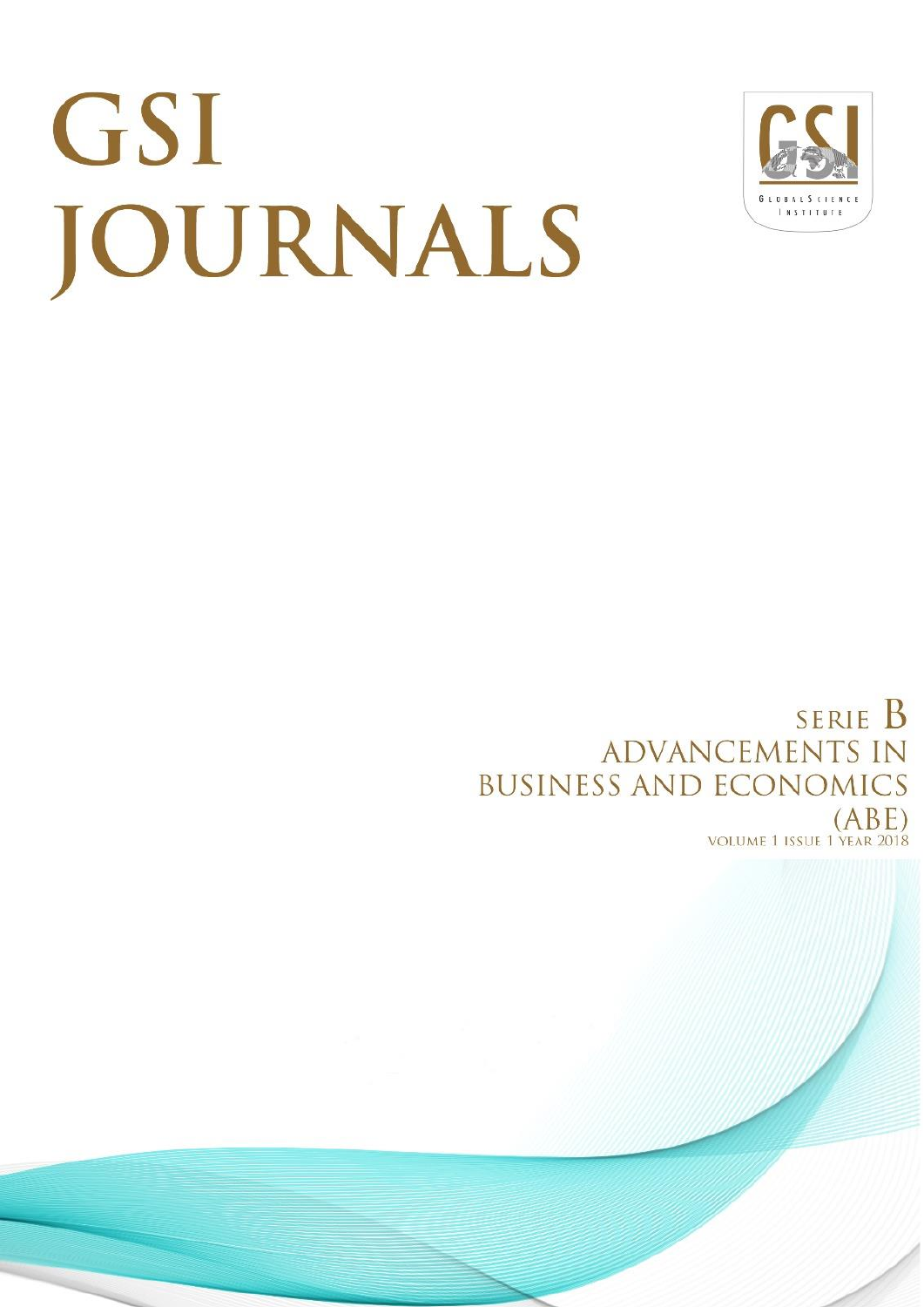# GSI JOURNALS SERIE B: ADVANCEMENTS IN BUSINESS AND ECONOMICS

## Volume: 1 Issue: 1

#### **JOURNAL INFO (COPYRIGHT)**

| <b>Journal Name</b> | GSI Journals Serie B: Advancements in Business and Economics               |
|---------------------|----------------------------------------------------------------------------|
| E-Mail              | GSIJournalsB@gsico.org                                                     |
| Web                 | https://gsico.info/publications                                            |
| <b>Adress</b>       | Adress: Josipa Broza Tita 23A sprat II, PD97.KO Podgorica III - MONTENEGRO |
| <b>Publisher</b>    | Halil Cem Sayın                                                            |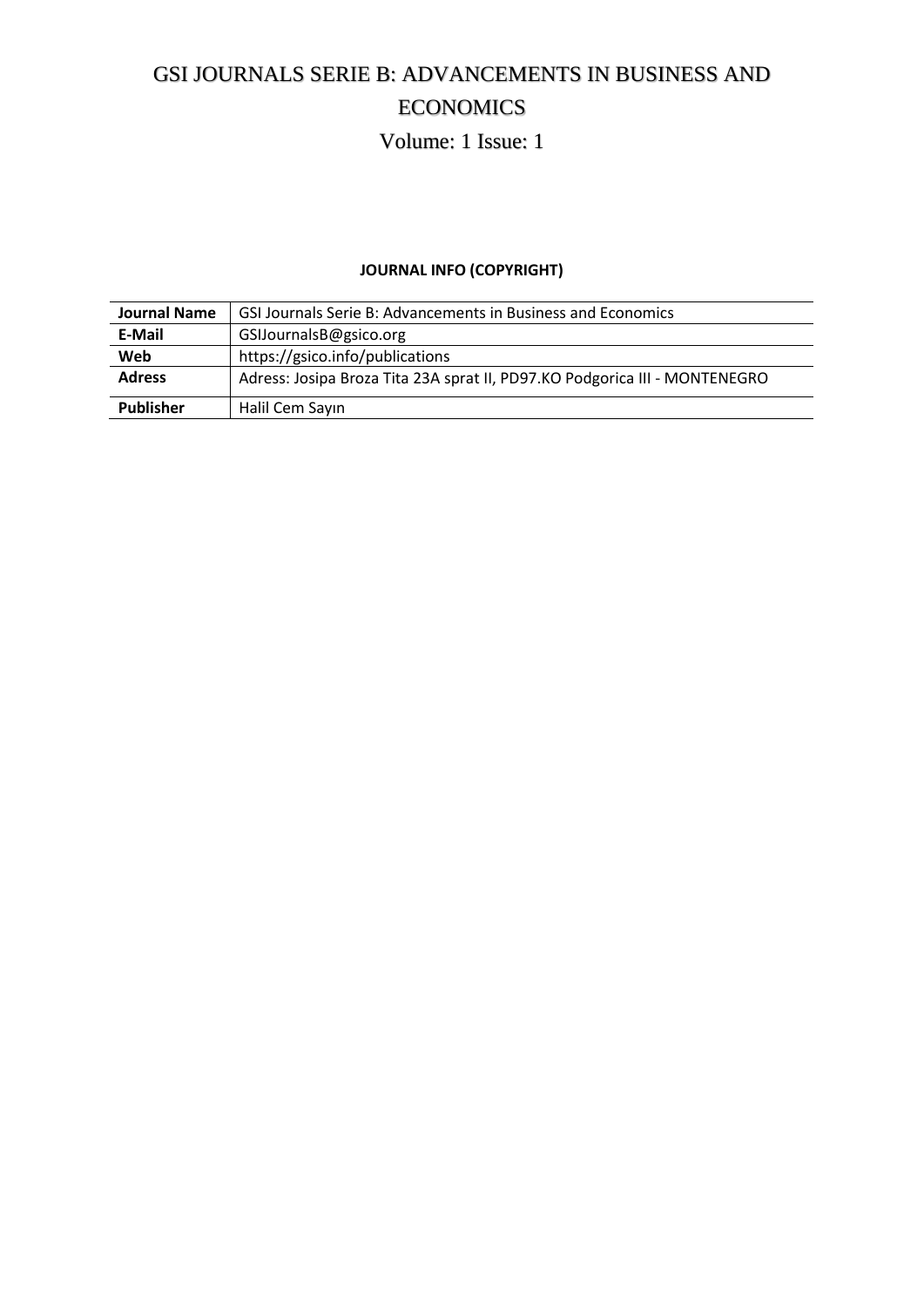## GSI JOURNALS SERIE B: ADVANCEMENTS IN BUSINESS AND ECONOMICS

Volume: 1 Issue: 1

#### *Chef in Editor*

*Verda Canbey Özgüler*  (Prof. - Anadolu University)

*Co-Editor H. Cem Sayın*  (Assist. Prof. – Anadolu University)

#### *Editorial Board*

| Alper Çabuk                                       | Avinash Pawar                                        |  |
|---------------------------------------------------|------------------------------------------------------|--|
| (Prof. - Eskisehir Technology University)         | (Assoc. Prof. - University of Pune)                  |  |
| Dileep Kumar                                      | Francesco Greco                                      |  |
| (Assoc. Prof. - BERJAYA University College)       | (Prof. - University of Niccolò Cusano)               |  |
| <b>Dimitrios Diamantis</b>                        | Detlev Remy                                          |  |
| (Prof. - Les Roches Global Hospitality Education) | (Assoc. Prof. - Singaporian Institute of Technology) |  |
| Dragan Cisic                                      | M. Adel Atia-                                        |  |
| (Prof. - University of Rijeka)                    | (Assoc. Prof. Minia University)                      |  |
| Halim Perçin                                      | Jagbir Singh Kadyan                                  |  |
| (Prof. - Ankara University)                       | (Assoc. Prof. - University of Delhi)                 |  |
| Haywantee Ramkissoon                              | <b>Mukhles Al-Ababneh</b>                            |  |
| (Assoc. Prof. - Curtin University)                | (Assoc. Prof. - Al-Hussein Bin Talal University)     |  |
| Jean-Pierre van der Rest                          | Sunil Kumar Tiwari-                                  |  |
| (Prof. - Leiden University)                       | (Prof - A.P.S.University)                            |  |
| Jelena Janjusevic                                 | Gamal S. A. Khalifa                                  |  |
| (Assist. Prof. - Heriot-Watt University)          | (Assoc. Prof. - Lincoln University College)          |  |
| Judy Hou                                          | Hilmi Rafet Yüncü                                    |  |
| (Manager - The Emirates Academy of Hospitality    | (Assoc. Prof. - Anadolu University)                  |  |
| Management)                                       |                                                      |  |
| Mahdi Nasrollahi                                  | Athula Gnanapala                                     |  |
| (Assist. Prof. - Imam Khomeini International      | (Assoc. Prof. - Sabaragamuwa University)             |  |
| University)                                       |                                                      |  |
| Mir Abdul Sofique                                 | <b>Taki Can METİN</b>                                |  |
| (Assoc. Prof. - University of Burdwan)            | (Assist. Prof.-Kırklareli University)                |  |
| Onur Çakır                                        | Saye Nihan Çabuk                                     |  |
| (Assist. Prof. - Kırklareli University)           | (Assoc. Prof. - Eskisehir Technology University)     |  |
| Piyush Sharma                                     | Amitabh Upadhya                                      |  |
| (Assoc. Prof. Amity University)                   | (Prof. - Skyline University College)                 |  |
| Sonia Mileva                                      | Sunil Kumar                                          |  |
| (Prof. - Sofia University)                        | (Assoc. Prof. - Alliance University)                 |  |
| <b>Stephanie Morris</b>                           | Dejan S. Šabić                                       |  |
| (Assoc. Prof. - The Emirates Academy of           | (Prof. - University of Belgrade)                     |  |
| <b>Hospitality Management)</b>                    |                                                      |  |
| Şükran Şahin                                      | Öner Demirel                                         |  |
| (Prof. - Ankara University)                       | (Prof. - Kırkkale University)                        |  |